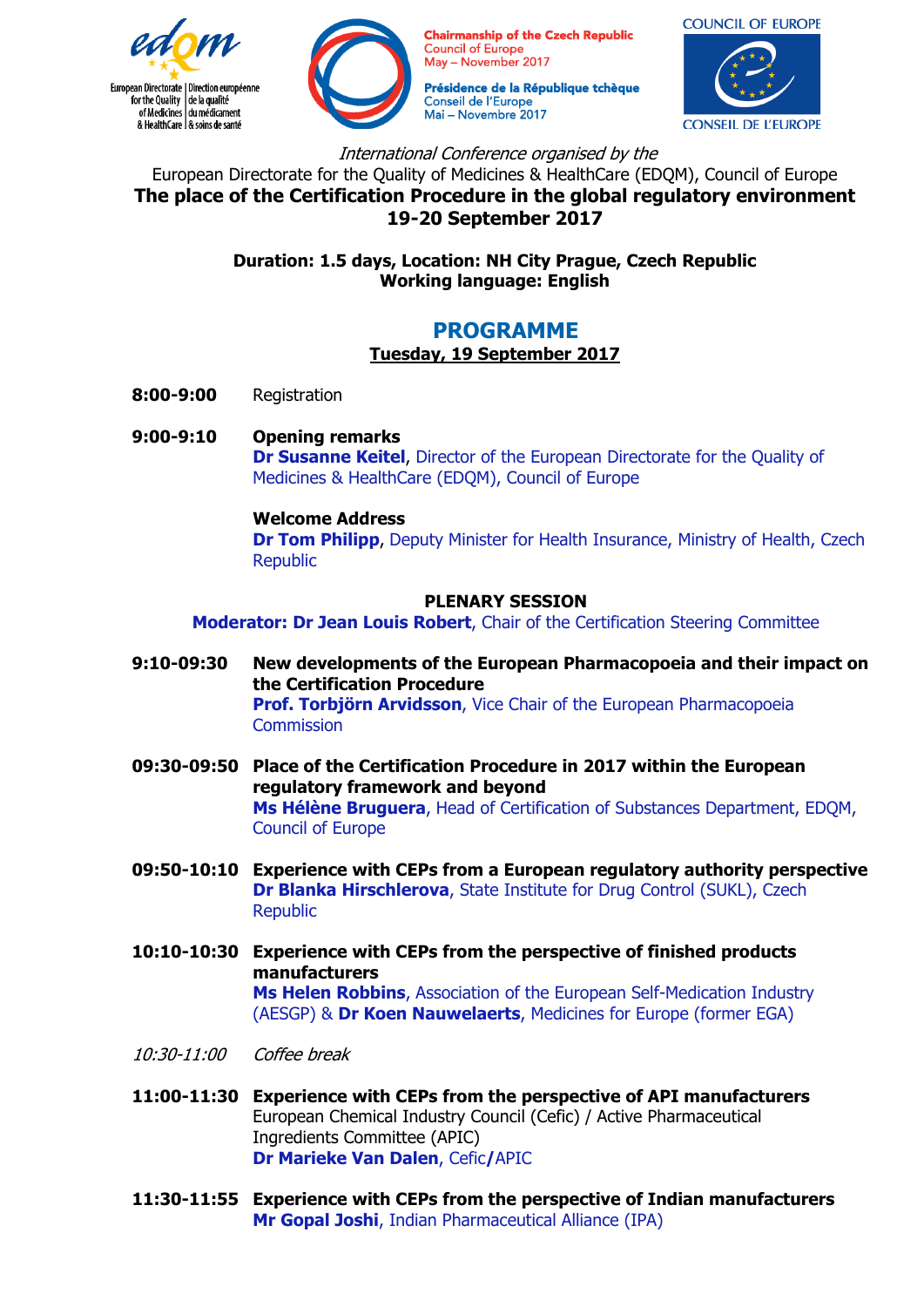



**Chairmanship of the Czech Republic Council of Europe** May - November 2017

Présidence de la République tchèque Conseil de l'Europe Mai - Novembre 2017



#### **11:55-12:20 Experience with CEPs from the perspective of Chinese manufacturers Ms Hong Xie**, Technical expert, Quality Control & Application Committee of China Chamber of Commerce for Import & Export of Medicines & Health Products (CCCMHPIE)

# **12:20-12:45 Discussion**

12:45 -14:00 Lunch break

# **WORKSHOP SESSIONS**

There will be three parallel workshops  $(1<sup>st</sup> Session: 14:00-15:30$  and  $2<sup>nd</sup> Session: 16:00-17:30)$ You are required to choose two workshops you wish to participate in when registering.

| <b>Time</b>                                          | <b>Workshop 1</b><br>Zurich 1-2           | <b>Workshop 2</b><br>Zurich 3-4                       | <b>Workshop 3</b><br><b>Brussels 1-2</b>                                 |
|------------------------------------------------------|-------------------------------------------|-------------------------------------------------------|--------------------------------------------------------------------------|
| $1^{st}$ Session<br>14:00-15:30                      | How to build a<br>good CEP<br>application | <b>GMP</b> inspections of<br><b>API manufacturers</b> | <b>How to successfully</b><br>prepare electronic<br>submissions for CEPs |
| <i>15:30-16:00</i>                                   |                                           | Coffee Break                                          |                                                                          |
| 2 <sup>nd</sup> Session<br>16:00-17:30<br>(Repeated) | How to build a<br>good CEP<br>application | <b>GMP</b> inspections of<br><b>API manufacturers</b> | <b>How to successfully</b><br>prepare electronic<br>submissions for CEPs |

# **WORKSHOP 1**: **How to build a good CEP application**

**Moderator: Dr Andrew McMath**, Revisions Section Head, Certification of Substances Department, EDQM, Council of Europe

- o Starting materials for active substances **Dr Kristopher Olofsson,** Medical Products Agency, Sweden
- o Top 10 Deficiencies **Mr Cristian Sampaolesi**, New Applications Section Head, Certification of Substances Department, EDQM, Council of Europe
- o ICH Q3D **Ms Lisa Moore**, Health Products Regulatory Authority**,** HPRA, Ireland
- o Discussion

# **WORKSHOP 2**: **GMP inspections of API manufacturers**

**Moderator: Dr Florence Benoit-Guyod**, Inspection Section Head, Certification of Substances Department, EDQM, Council of Europe

- o EDQM Inspection Programme **Dr Sotirios Paraschos**, Scientific Officer, Inspection Section, Certification of Substances Department, EDQM, Council of Europe
- o Experience of National Competent Authority with inspections of APIs **Dr Manuel Ibarra**, Spanish Agency of Medicines and Medical Devices (AEMPS), Spain
- o API Regulatory compliance: GMP Inspections and Marketing Authorisation **Dr Isabella Marta**, Italian Medicines Agency (AIFA), Italy
- o Discussion